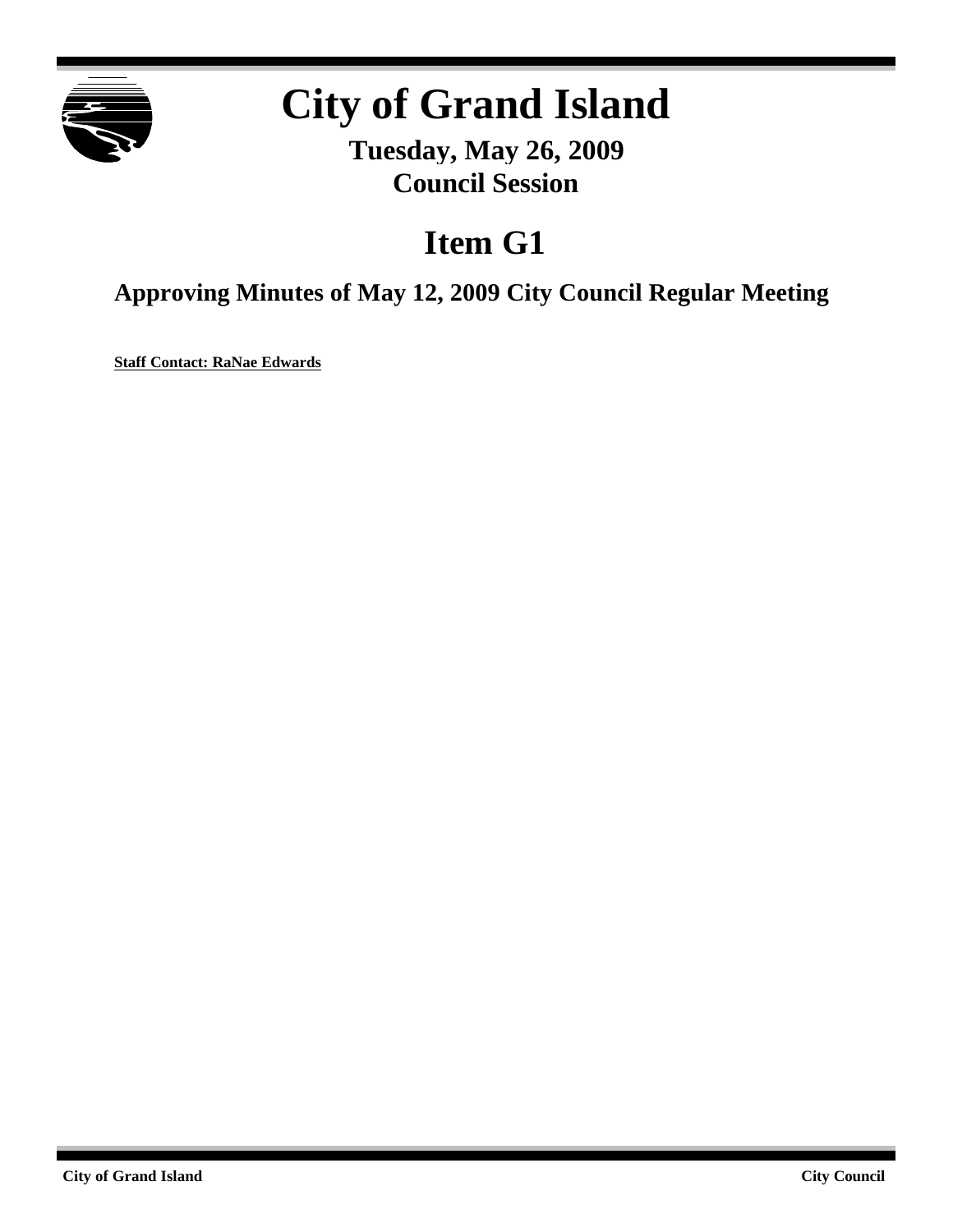#### CITY OF GRAND ISLAND, NEBRASKA

#### MINUTES OF CITY COUNCIL REGULAR MEETING May 12, 2009

Pursuant to due call and notice thereof, a Regular Meeting of the City Council of the City of Grand Island, Nebraska was conducted in the Council Chambers of City Hall, 100 East First Street, on May 12, 2009. Notice of the meeting was given in *The Grand Island Independent* on May 6, 2009.

Mayor Hornady called the meeting to order at 7:00 p.m. The following City Council members were present: Councilmember's Meyer, Niemann, Gilbert, Carney, Dugan, Ramsey, Nickerson, Zapata, and Gericke. Councilmember Haase was absent. The following City Officials were present: City Administrator Jeff Pederson, City Clerk RaNae Edwards, Finance Director David Springer, City Attorney Dale Shotkoski, and Public Works Director Steve Riehle.

#### INVOCATION was given by Mayor Hornady followed by the PLEDGE OF ALLEGIANCE.

MAYOR COMMUNICATION: Mayor Hornady mentioned the Legislature passed LB 224 on second reading which allows the City to apply \$1.5 million ball field relocation towards the \$5 million City funding. Mayor Hornady introduced Community Youth Council members Claire Mackey, Paige Liess and Katrina Molholm.

### PRESENTATIONS AND PROCLAMATIONS:

Proclamation "Tourism Recognition Month" May, 2009. Mayor Hornady proclaimed the month of May "Tourism Recognition Month". Renee Seifert, Executive Director of the Convention Visitors Bureau was present to receive the proclamation.

Presentation by Tam Allen, Vice-Chairman Nebraska State Fair Board Concerning a Request for Ground Lease and Use of City Land for State Fair Vehicle Parking. Tam Allen, Vice-Chairman of the Nebraska State Fair Board updated the council on State Fair issues. Mentioned was a 30,000 sq. ft. building proposed to be constructed near Fire Station 1. The State Fair Board had an interest in utilizing City land adjacent to Island Oasis for Fair parking.

#### PUBLIC HEARINGS:

Public Hearing on Acquisition of Utility Easement Located at 3134 West Highway 34 (Central Community College). Gary Mader, Utilities Director reported that a utility easement was needed at 3134 West Highway 34 in order to have access to install, upgrade, maintain, and repair power appurtenances, including lines and transformers. The easement would be used to place conduit, primary electrical cable and a pad-mounted transformer to provide electrical service to the new addition of Central Community College. Staff recommended approval. No public testimony was heard.

Public Hearing on Acquisition of Utility Easement Located at 4705 Gold Core Drive (Zitski, LLC). Gary Mader, Utilities Director reported that a utility easement was needed at 4705 Gold Core Drive in order to have access to install, upgrade, maintain, and repair power appurtenances, including lines and transformers. The easement would be used to provide underground conduit,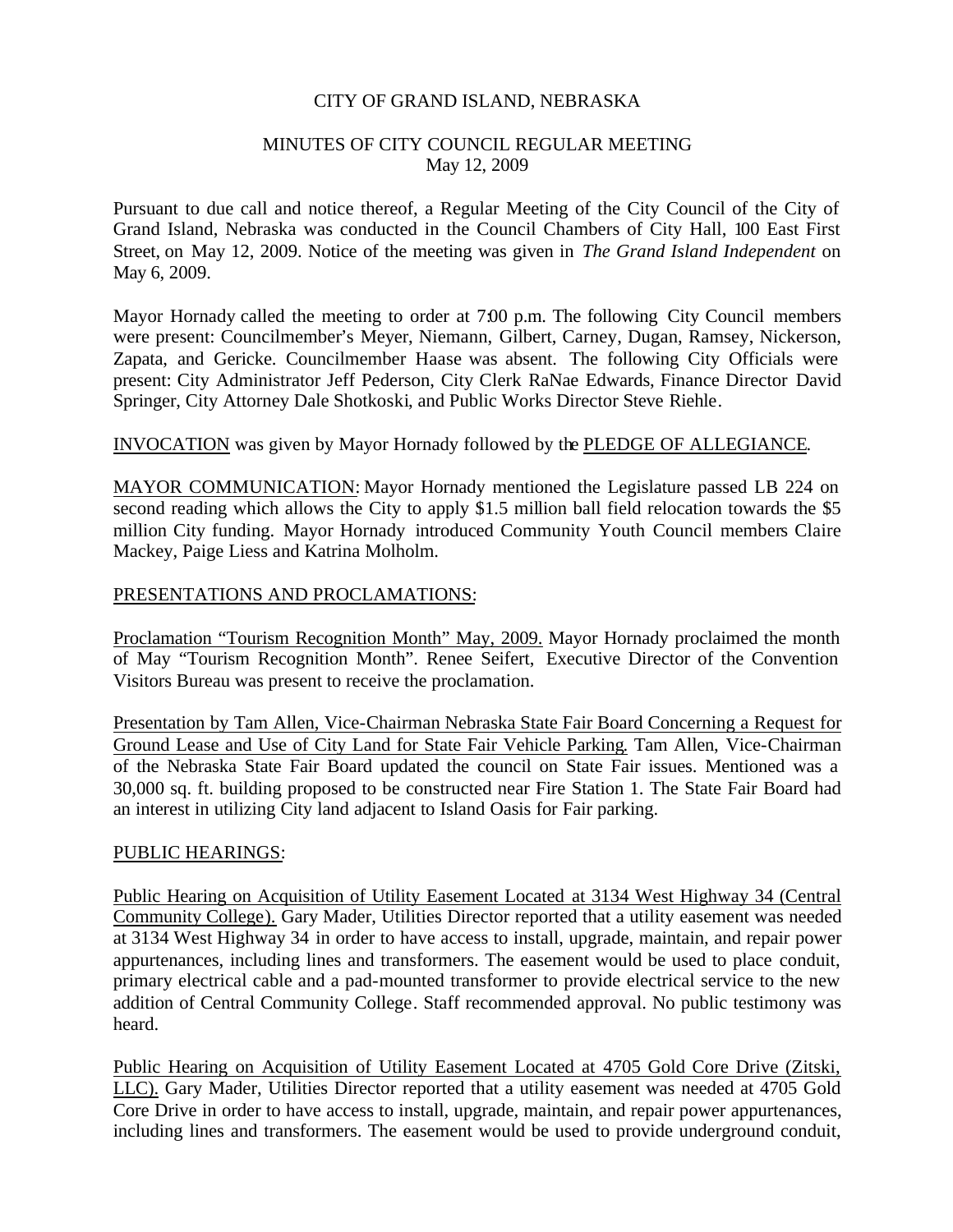cable, and a pad-mounted transformer to provide electrical service to the new Nova Tech manufacturing facility. Staff recommended approval. No public testimony was heard.

Public Hearing on Acquisition of Utility Easement Located at 2216 East Highway 30 (Bosselman Carriers, Inc.). Gary Mader, Utilities Director reported that a utility easement was needed at 2216 East Highway 30 in order to have access to install, upgrade, maintain, and repair power appurtenances, including lines and transformers. The easement would be used to extend an overhead power line and add transformers to improve the electrical service to the adjacent buildings. Staff recommended approval. No public testimony was heard.

Public Hearing on Disestablishment of Business Improvement District No. 8. Jeff Pederson, City Administrator reported that Resolution #2009-90 approved by City Council on April 14, 2009 required the City to hold a Public Hearing on the disestablishment of Business Improvement District No. 8. This public hearing was to hear all protests and receive evidence for or against disestablishment. Mr. Pederson explained the options available to council as required by state law.

Mayor Hornady recommended a 1½ minute time limit for each person to speak on this issue since there were so many people wanting to speak.

Motion by Carney, second by Gericke to appeal the decision of the Chair to limit the amount of time for the remaining speakers to 1½ minutes. Upon roll call vote, Councilmember's Meyer, Niemann, Gilbert, Carney, Dugan, Ramsey, Nickerson, and Gericke voted aye. Councilmember Zapata voted no. Motion adopted.

The time limit for each person was 3 minutes each. Submitted into the record were written protests to disestablish BID #8.

The following people spoke in support:

- Bruce Eberle, 3219 Hiawatha
- Paul Warshauer, 217 North Locust Street
- Tom Ziller, 324 West  $18<sup>th</sup>$  Street
- Carl Mayhew, 507 Plum Road
- Matthew Armstrong, 2616 Cottonwood Road
- Bill Ziller, 1611 St. Paul Road
- John Wayne, 1101 Nebraska Highway, Phillips, NE
- Marlan Ferguson, 2808 Apache Road
- Kurt Haecker, 2706 Wagon Road
- Marvin Webb, 4164 Allen Avenue

The following people spoke in opposition:

- Bill Francis, 222 North Cedar Street
- Richard Baasch, 216 North Cedar Street
- Jim Reed, 2511 Lakewood Drive
- Wendy Alexander, 123 North Locust Street
- Dave Gilroy,  $115$  East  $20<sup>th</sup>$  Street
- Dave Marsh, 242 South Pine Street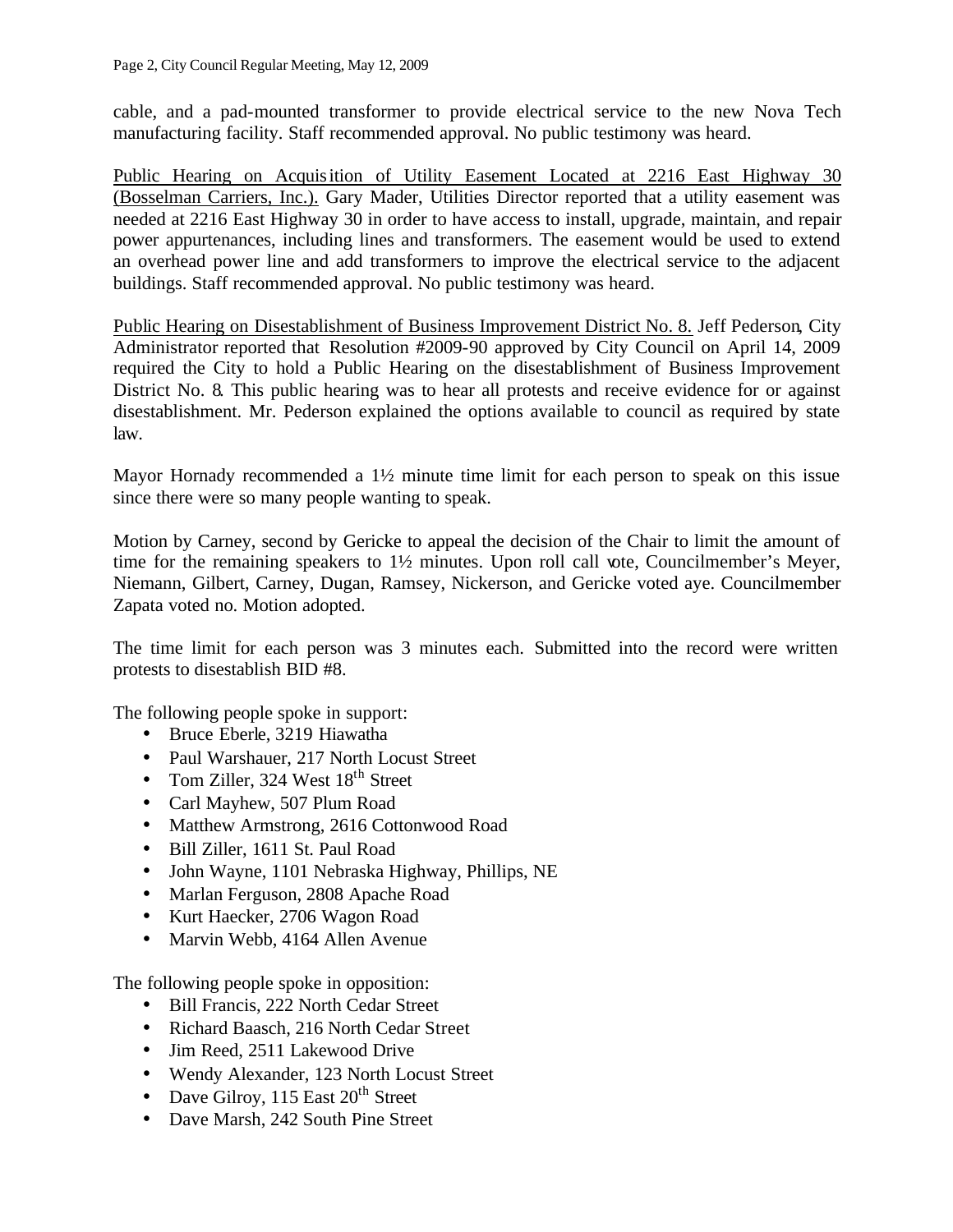Page 3, City Council Regular Meeting, May 12, 2009

- Louise Miller, 1104 West Charles Street
- Dick Strehle, 212 East  $2<sup>nd</sup>$  Street
- Charlie Fox, 3115 South North Road
- Jack Hansen, 2007 West Lamar Avenue

The following person spoke in a neutral position:

• Amos Anson, 1212 Sagewood

Submitted into the record were protests against the disestablishment of BID #8. Assistant City Attorney Wes Nespor suggested the Council keep the public hearing open and continue with the meeting to give him a chance to count the number of protests in favor and against the disestablishment of BID #8.

No further public testimony was heard.

#### ORDINANCES:

#9214 – Consideration of Annexation of Property Located South of Case New Holland and West of Highway 281 (Second Reading)

Chad Nabity, Regional Planning Director explained this was the second of three readings to annex property south of Case Holland and west of Highway 281.

Motion by Meyer, second by Niemann to approve Ordinance #9214 on second reading. Upon roll call vote, all voted aye. Motion adopted.

#9215 – Consideration of Lease-Purchase Agreement, Ground Lease and Escrow Agreement for Building and Related Improvements to Serve as a Recreational Facility for State Fair Activities (Second Reading)

Jeff Pederson, City Administrator explained the following changes to the Ground Lease Agreement: 1) Section  $3 - Use$ ; 2) Section  $5 - Ren$ ; and 3) Section  $8 - Assignment$  and Subletting. Discussion was held concerning the Escrow Agreement and payment schedule. Marlan Ferguson, 2808 Apache Road spoke in support. Lewis Kent, 624 Meves Avenue spoke in opposition. Jay Vavricek, 2729 Brentwood Blvd. asked about naming rights, interest rate, and term of the lease.

Motion by Meyer, second by Carney to approve Ordinance #9215 on second reading. Upon roll call vote, Councilmember's Meyer, Niemann, Gilbert, Carney, Dugan, Ramsey, Zapata, and Gericke voted aye. Councilmember Nickerson voted no. Motion adopted.

# Public Hearing Continued on Disestablishment of Business Improvement District No. 8:

Wes Nespor, Assistant City Attorney reported there were 121 valid written protests in favor of keeping the district. Mr. Nespor explained Council needed to make a motion on the findings of evidence received before the Public Hearing was closed.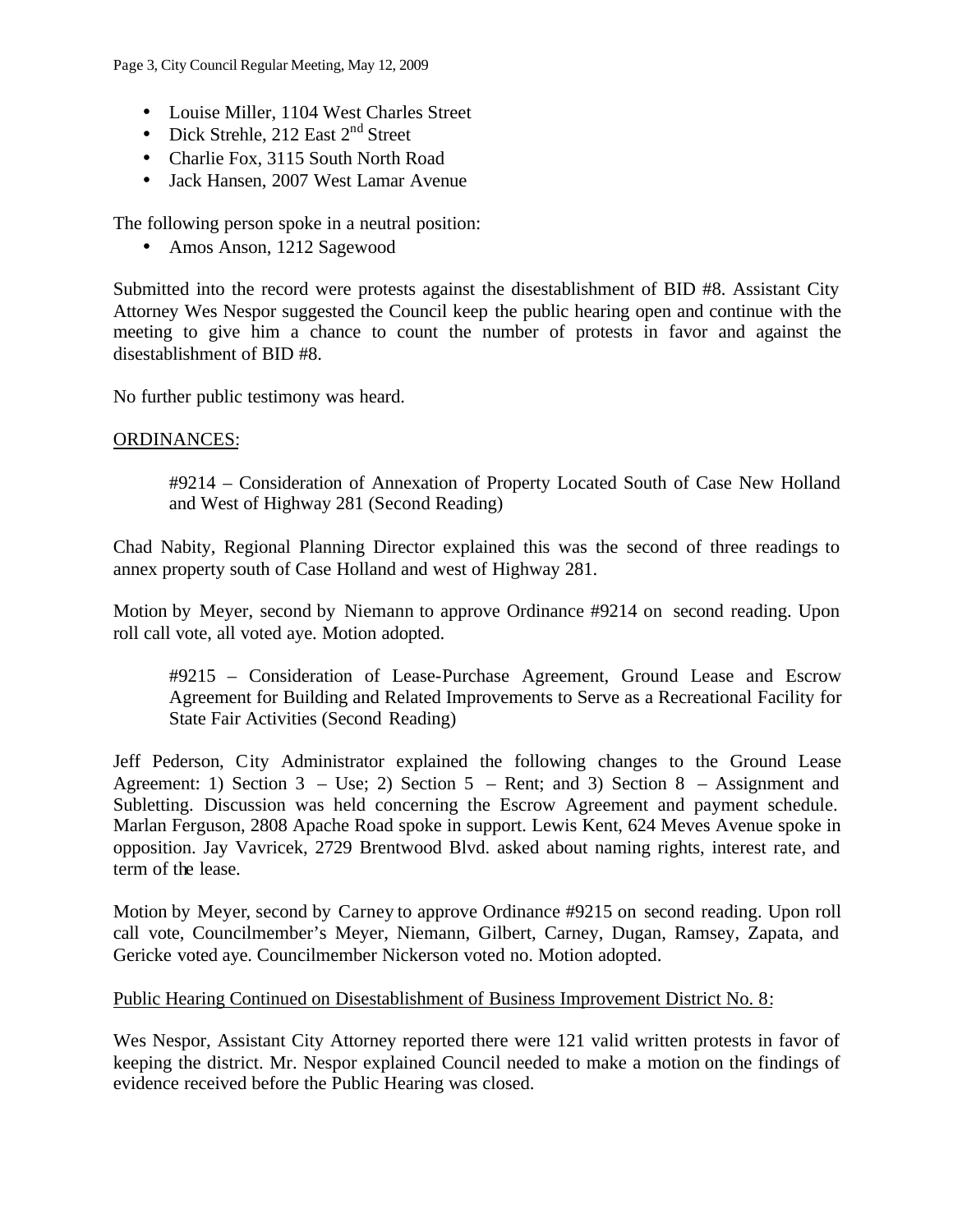Motion by Nickerson, second by Zapata determining that there were 121 written protest (owners wanting to keep the district). Upon roll call vote, all voted aye. Motion adopted. The Public Hearing was closed.

#9216 – Consideration of Disestablishment of Business Improvement District No. 8

This item related to the aforementioned Public Hearing. A lengthy discussion was held regarding district boundaries, assessments, timeline to create a new BID if this one wasn't continued, and working together to resolve this issues. Bruce Eberle, 3219 Hiawatha Place explained the process of identifying the downtown boundaries and residential assessments.

Motion by Carney, second by Niemann to approve Ordinance #9216 on fist reading only. Upon roll call vote, Councilmember's Meyer, Niemann, Carney, Dugan, Nickerson, and Gericke voted aye. Councilmember's Gilbert, Ramsey, and Zapata voted no. Motion adopted

Councilmember Gilbert moved "that the statutory rules requiring ordinances to be read by title on three different days be suspended and that ordinances numbered:

#9217 – Consideration of Firefighters and Police Pension Assets #9218 – Consideration of Issuance Refunding Various Purpose Bonds – Series 2009

be considered for passage on the same day upon reading by number only and that the City Clerk be permitted to call out the number of these ordinances on first reading and then upon final passage and call for a roll call vote on each reading and then upon final passage." Councilmember Ramsey second the motion. Upon roll call vote, all voted aye. Motion adopted.

#9217 – Consideration of Firefighters and Police Pension Assets

Jeff Pederson, City Administrator reported that Ordinance #9217 would authorize the City to maintain and utilize the unallocated employer accounts and use assets to assist in meeting expenses incurred by the City and also fund pension benefits. Lewis Kent, 624 E. Meves Avenue spoke in opposition.

Motion by Nickerson, second by Gilbert to approve Ordinance #9217.

City Clerk: Ordinance #9217 on first reading. All those in favor of the passage of this ordinance on first reading, answer roll call vote. Upon roll call vote, Councilmember's Niemann, Gilbert, Carney, Dugan, Ramsey, Zapata, and Nickerson voted aye. Councilmember's Meyer and Gericke voted no. Motion adopted.

City Clerk: Ordinance #9217 on final passage. All those in favor of the passage of this ordinance on final passage, answer roll call vote. Upon roll call vote, Councilmember's Niemann, Gilbert, Carney, Dugan, Ramsey, Zapata, and Nickerson voted aye. Councilmember's Meyer and Gericke voted no. Motion adopted.

Mayor Hornady: By reason of the roll call votes on first reading and then upon final passage, Ordinance #9217 is declared to be lawfully adopted upon publication as required by law.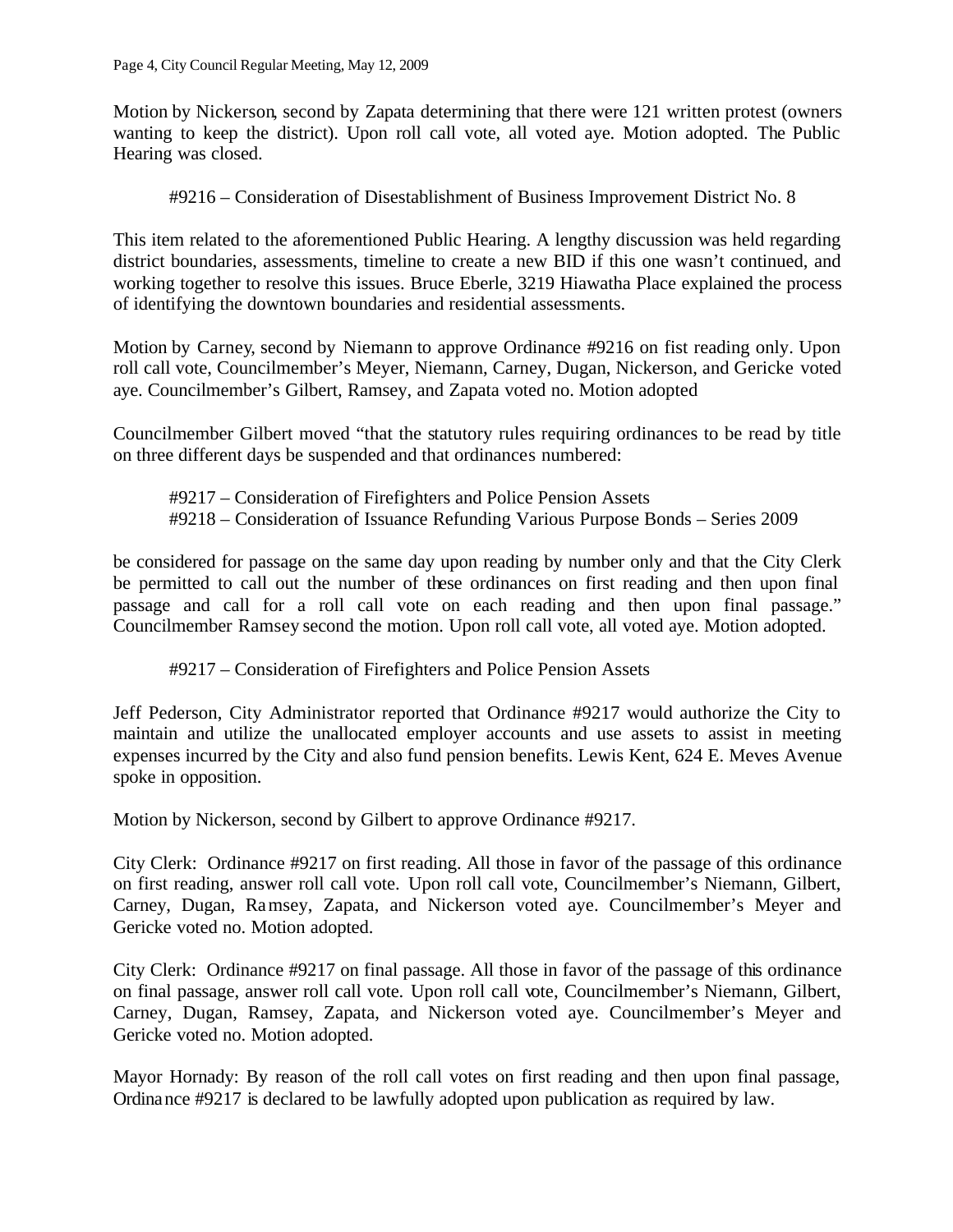# #9218 – Consideration of Issuance Refunding Various Purpose Bonds – Series 2009

Bruce Lefler representing Ameritas Investment Corporation explained that Ordinance #9218 was authorizing the refinancing of the 2002 Various Purpose bonds in the amount of \$2,970,000. The City would pay an average interest rate of 2.64% through 2017 with a savings of approximately \$266,213.

City Clerk: Ordinance #9218 on first reading. All those in favor of the passage of this ordinance on first reading, answer roll call vote. Upon roll call vote, all voted aye. Motion adopted.

City Clerk: Ordinance #9218 on final passage. All those in favor of the passage of this ordinance on final passage, answer roll call vote. Upon roll call vote, all voted aye. Motion adopted.

Mayor Hornady: By reason of the roll call votes on first reading and then upon final passage, Ordinance #9218 is declared to be lawfully adopted upon publication as required by law.

CONSENT AGENDA: Consent agenda items G-12 and G-14 were removed for further discussion. Motion by Zapata, second by Nickerson to approve the Consent Agenda excluding G-12 and G-14. Upon roll call vote, all voted aye. Motion adopted.

Approving Minutes of April 28, 2009 City Council Regular Meeting.

Approving Minutes of May 5, 2009 City Council Study Session.

#2009-103 – Approving Final Plat and Subdivision Agreement for DSK Subdivision. It was noted that Danny and Susan Kunze, owners had submitted the Final Plat and Subdivision Agreement for DSK Subdivision for the purpose of creating 6 lots east of Swan Lane and north of Bismark Road comprising of approximately 10 acres.

#009-104 – Approving Final Plat and Subdivision Agreement for Miracle Valley Second Subdivision. It was noted that Joseph and Lori Brown, owners had submitted the Final Plat and Subdivision Agreement for Miracle Valley Second Subdivision for the purpose of creating 2 lots located east of Engleman Road and north of Michigan Avenue comprising of approximately 4.375 acres.

#2009-105 – Approving Acquisition of Utility Easement Located at 3134 West highway 34 (Central Community College).

#2009-106 – Approving Acquisition of Utility Easement Located at 4705 Gold Core Drive (Zitski, LLC).

#2009-107 – Approving Acquisition of Utility Easement Located at 2216 East Highway 30 (Bosselman Carriers, Inc.)

#2009-108 – Approving Anchor Point Access Permission to the Platte River Program for River Channel Monitoring.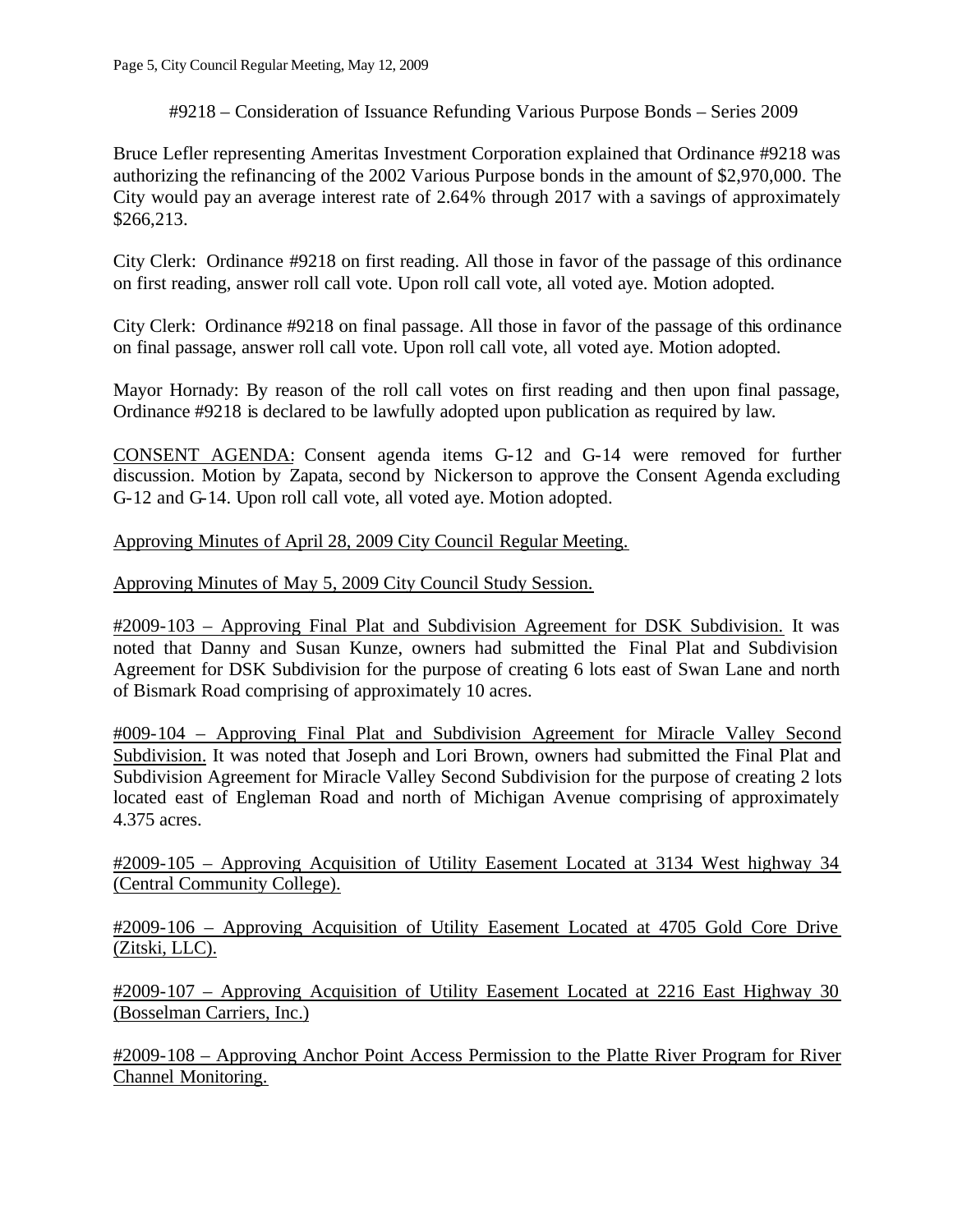#2009-109 – Approving Wind Generation Agreement between Douglas Brunk and Grand Island Utilities.

#2009-110 – Approving License Agreement with Unite Private Networks for Power Pole Attachments in an Amount of \$4.00 per pole.

#2009-111 – Approving Renewal of Leases at Cornhusker Army Ammunition Plant for Storage Buildings with Dominion Construction Company in an Amount of \$2,750 per year and Jerry Harders in an Amount of \$825.00 per year.

#2009-113 – Approving Agreement for Professional Engineering Services for a Project to Replace the Primary Clarifier Mechanisms at the Waste Water Treatment Plant with Black & Veatch Corporation of Kansas City, Missouri in and Amount not-to-exceed \$125,000.00.

 $\text{\#2009-112 - Approxing 2}$  Hour Parking Zone on the East Side of Elm Street from  $4^{\text{th}}$  Street South to the Alley. Steve Riehle, Public Works Director reported that in 1996 a "No Parking" designation was approved for the east side of Elm Street from  $4<sup>th</sup>$  Street south to the alley. A request had been received from the property owner on the southeast corner of 4<sup>th</sup> Street and Elm Street requesting parking be allowed on the east side of Elm Street. Discussion was held concerning enforcement. Police Chief Steve Lamken stated if a request for enforcement was received a Code Enforcement Officer would be sent.

Motion by Ramsey, second by Zapata to approve Resolution #2009-112. Upon roll call vote, Councilmember's Meyer, Niemann, Gilbert, Carney, Dugan, Ramsey, Zapata, and Nickerson voted aye. Councilmember Gericke voted no. Motion adopted.

#2009-114 – Approving Pioneer Consortium Interlocal Agreement for Library Services with Grand Island, Bellevue, Gretna, Holdrege, Lincoln, Omaha, and St. Paul. Steve Fosselman, Library Director reported a \$100,000 federal grant had been received and with the adoption of this Interlocal Agreement library services would become more efficient and effective.

Motion by Dugan, second by Meyer to approve Resolution #2009-114. Upon roll call vote, all voted aye. Motion adopted.

# RESOLUTIONS:

#2009-115 – Approving Refunding Various Purpose Bonds, Series 2002. David Springer, Finance Director reported this item related the aforementioned Ordinance #9218. Approval of Resolution #2009-115 would retire the \$2,925,000 Various Purpose Bonds approved in 2002.

Motion by Gilbert, second by Zapata to approve Resolution #2009-115. Upon roll call vote, all voted aye. Motion adopted.

#2009-116 – Approving Waste Water Cost of Services Based Rate Study. Steve Riehle, Public Works Director reported that at the May 5, 2009 City Council Study Session a presentation was made by Black & Veatch Corporation of Kansas City, Missouri on the rate study. Staff recommended approving the Rate Study presented to Council on May 5, 2009.